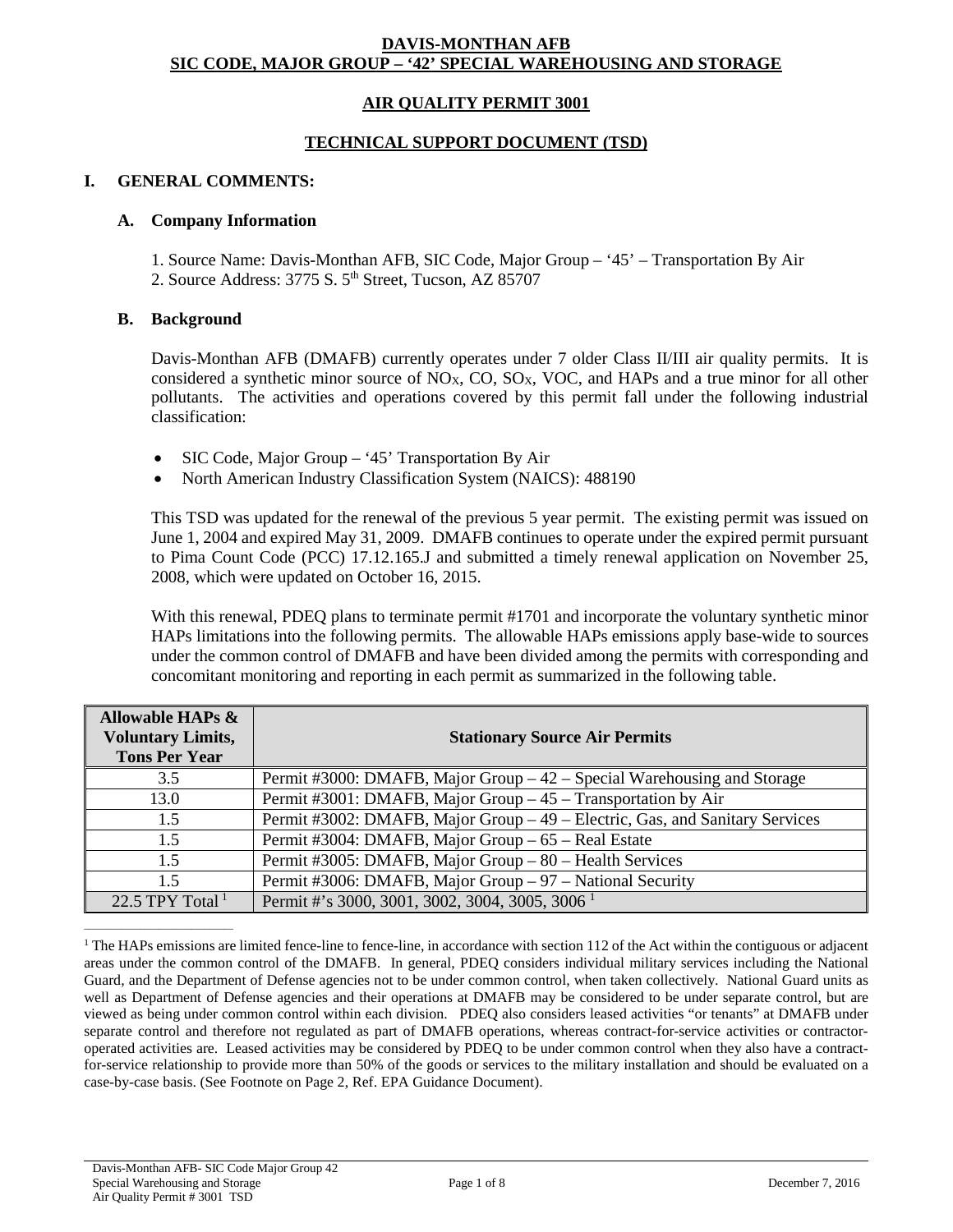## Permitting History

The Pima County Department of Environmental Quality (PDEQ) received a Title V permit application from DMAFB on May 9, 1995. Later, in April 1996 DMAFB submitted a significant revision to establish voluntary and federally enforceable emission limits on hazardous air pollutants (HAPs) to remain below major source levels under Section 112 of the Act and within the meaning in PCC 17.04.340.A.128.b. This was done in part to avoid federally applicable requirements in 40 CFR Part 63, Subpart GG – National Emission Standards for Aerospace Manufacturing and Rework Facilities. As a result, PDEQ issued Permit # 1701 to DMAFB in August of 1998 limiting the HAP emission to below major source levels and establishing DMAFB as a synthetic minor source of HAP.

Davis-Monthan AFB continued to operate exclusively under Permit #1701until the permit was renewed in 2003. At that time DMAFB submitted applications and a strategy to divide the operations and activities into functionally distinct industrial SIC Code Groupings, on the basis of the definition of a major stationary source under 40 CFR §70.2 and EPA Guidance.<sup>2</sup> PDEQ subsequently issued 7 separate synthetic minor stationary source permits for criteria air pollutants in June 2004 (Permit #'s 3000 – 3006), while maintaining the existing synthetic minor HAPs permit (Permit # 1701). Permit # 3003 was later terminated on December 2005 as a result of the removal of a lone diesel generator.

On May 28, 2009, DMAFB submitted a Title V application for the renewal and combination of the Criteria and HAPs permits into one permit. DMAFB later withdrew the Title V application on April 2, 2015 and reapplied on October 16, 2015 for the synthetic minor permits under the functionally distinct industrial SIC Code Groupings.

## **C. Attainment Classification**

The DMAFB is located in an area that is in attainment for all pollutants.

# **II. SOURCE DESCRIPTION**

## **A. Process Description**

\_\_\_\_\_\_\_\_\_\_\_\_\_\_\_\_\_\_\_\_\_\_

Davis-Monthan Air Force Base (DMAFB) is a key Air Combat Command (ACC) installation of the United States Air Force (USAF). The base is located approximately five miles south-southeast of downtown Tucson, Arizona. The 355th Fighter Wing (355 FW) is the host unit, providing medical, logistical, mission, and operational support to all assigned units.

The activities and operations covered by this permit are those stationary sources at Davis-Monthan AFB located at the 355<sup>th</sup> Fighter Wing (355<sup>th</sup> FW) "facility" and its supporting units which fall under the industrial classification SIC Code: Major Group 45 – Transportation By Air (NAICS 488190).

The activities and operations covered under this permit includes: aircraft engine testing, abrasive blasting operations, enclosed surface coating operations, architectural coating operations, solvent degreasing/cleaning operations, miscellaneous chemical/materials use, fuel storage, loading, and dispensing facilities, and emissions from existing and new nonpoint sources (fugitive dust).

 $2$  Reference: EPA Guidance Document: Major Source Determinations for Military Installations under the Air Toxics, New Source Review, and Title V Operating Permit Programs of the Clean Air Act", dated August 2, 1996.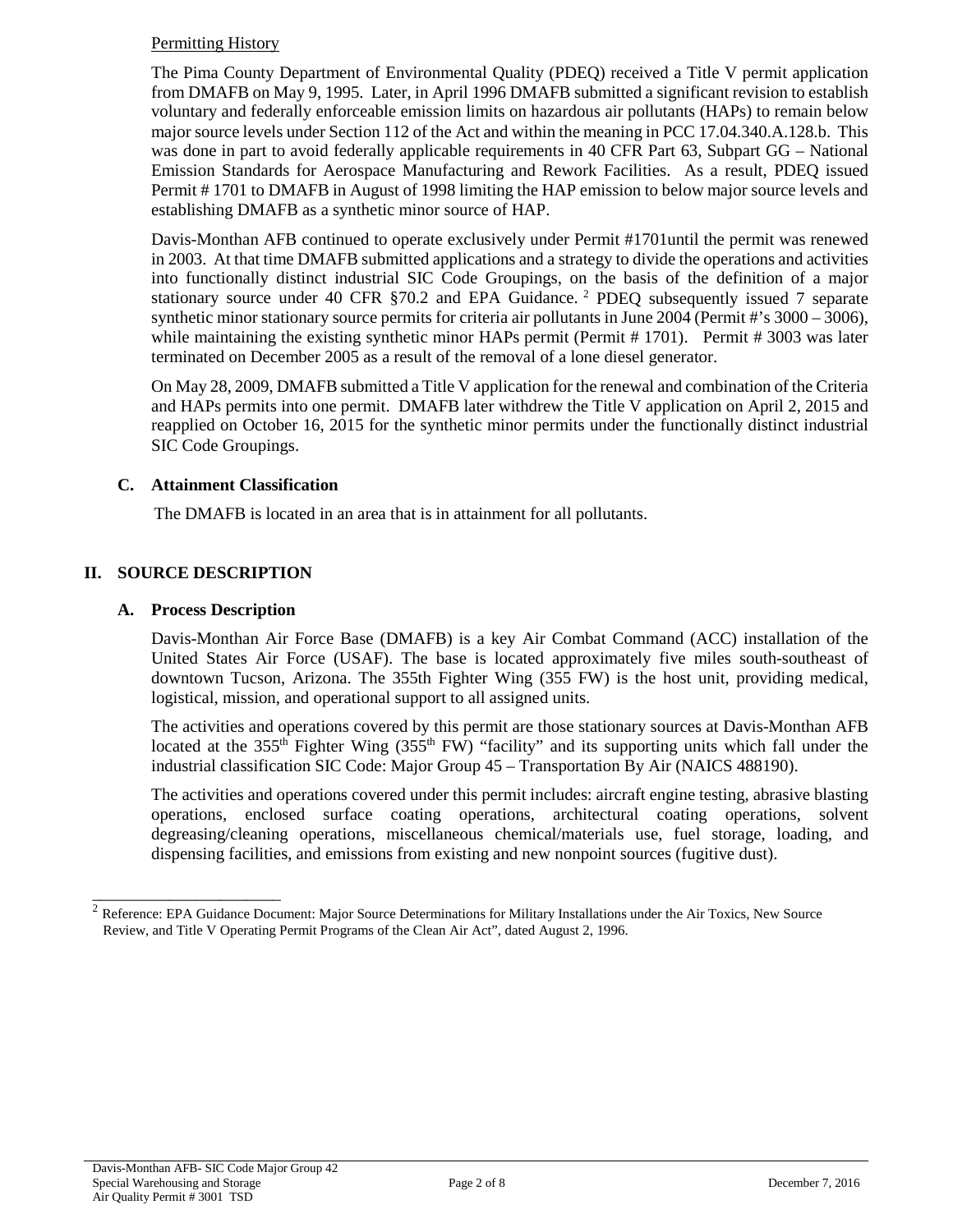## **B. Operating Capacity and Schedule**

The operating schedule at the facility is not limited and the facility and equipment is permitted for operation 7/days/week, 24 hours a day, 365 days a year

## **C. Air Pollution Control Equipment**

Enclosed surface coating operations are required to employ air filters or an equivalent system designed to controls no less than 96% of the overspray. Gasoline fuel loading and dispensing facilities covered under this permit employ stage I controls in compliance with Federal and State requirements.

# **III. REGULATORY HISTORY**

DMAFB is currently in compliance with all Pima County Code requirements.

# **IV. EMISSIONS ESTIMATES**

DMAFB conducts activities and operations that have a potential to emit Hazardous Air Pollutants in excess of major source thresholds without voluntarily accepted emission limitations and operating restrictions in this and other permits to limit HAPs emissions to less than major source levels (< 22.5 tons/year).

Emission estimates from gas turbine (jet) engine testing at DMAFB were derived using emission factors for the specific engine types developed and presented by the US Air Force in their guidance document "Air Emissions Guide for Air Force Stationary Sources at US Air Force Installations", dated October 2014 and information on the average amount of time engines are tested at each power level in accordance with procedures. An additional 50% allowance over the estimated amount of fuel combusted has been permitted to account for variations from the estimated amounts that may be combusted in these operations.

Emissions from enclosed surface coating operations are VOC limited rather than HAP limited. While the source has demonstrated that the current usage levels projected to 8760 hour/year are currently below the major source threshold for VOC, these operations are not inherently limited. The potential to emit includes allowances for surface coating operations and associated throughput limits or monitoring of emissions. Enclosed surface coating operations that have a potential to emit VOC above 10 tons per year of VOC are required to document the coatings and solvents used and calculate the amount of VOC emitted to demonstrate compliance with annual permit limit of 60 tons of VOC for enclosed surface coating operations. To verify compliance with the synthetic HAP limitation of 13 tons per year, HAPs emissions from enclosed surface coating operations are tracked separately alongside tracking of miscellaneous chemical/materials use.

In the previous permitting methodology, PDEQ used an overly conservative Gasoline Vapor HAPs/VOC ratio of 25% to estimate HAPs emissions from gasoline storage, loading and dispensing operations and did not provide a synthetic HAP limit with a general 10% allowance below the major source threshold. As presented in the NESHAP Gasoline Distribution Industry (Stage I) Document, PDEQ used a ratio higher than the maximum ratio of the samples tested that contained MTBE, which was approximately 4 times the average of 4.8% presented in Table C-4 of that document. Over time, the gasoline marketing industry has evolved away from use of MTBE, and modern fuel formulations have effectively reduced this ratio, now commonly estimated at 5.25% as presented in Volume III: Chapter 11 Gasoline Marketing (Stage 1 and II) Emission Inventory Improvement Program (EIIP). In this permit, PDEQ has included a general 10% allowance below the major source threshold (13.0 tons for this permit, and 22.5 tons base-wide). This value was calculated using the liquid composition data taken from EPA tanks 4.09d modeling software and the methods presented in section 7.1.4 of AP-42. The difference in the estimates between the previous (25%) and current permitted (3.3%) base-wide fuel vapor HAPs/VOC ratios is approximately 1.6 tons, which is still below the 2.5 ton allowance (22.5 tpy HAPs) provided in the current permit scheme. For this reason, the ratio used is not significant, and PDEQ has accepted the lower HAPs/VOC ratio of 3.3% proposed by DMAFB in the approved PTE document.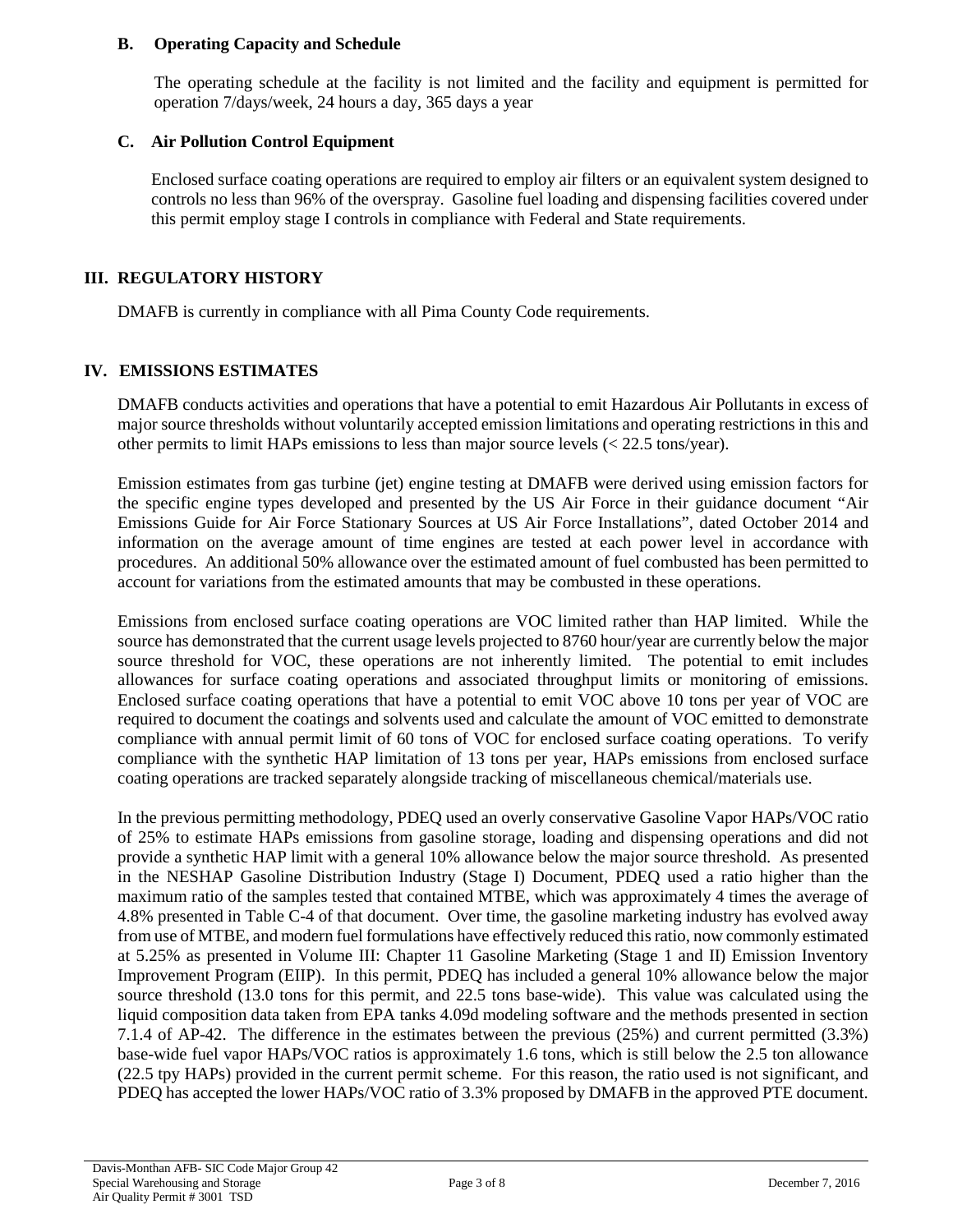Emissions estimates for miscellaneous chemical/materials issues were derived from current usage levels recorded in the materials inventory system used to track the mass of combined and individual HAP emitted from usage of HAP containing materials issued and used at the facility.

| <i>Controlled</i> <sup>1</sup> Facility-Wide Potential Emissions of Pollutants (tons/yr) |                                               |           |      |       |             |                 |                   |     |              |               |
|------------------------------------------------------------------------------------------|-----------------------------------------------|-----------|------|-------|-------------|-----------------|-------------------|-----|--------------|---------------|
|                                                                                          | <b>Conventional or Criteria Air Pollutant</b> |           |      |       | <b>NSPS</b> |                 | <b>HAPs</b>       |     |              |               |
| PM <sub>2.5</sub>                                                                        | $PM_{10}$                                     | <b>PM</b> | NOx  | VOC-  | CO          | SO <sub>2</sub> | Lead <sup>2</sup> | N/A | <b>Total</b> | <b>Single</b> |
| .49                                                                                      | 2.89                                          | 2.89      | 2.15 | 87.03 | 31.89       | 0.77            | Negligibl<br>e    | N/A | < 13.0       | N/A           |

The following table outlines DMAFB's potential to emit pollutants

<sup>1</sup> With voluntary throughput limits for applicable permitted activities and operations.

### **V. APPLICABLE REQUIREMENTS**

#### **40 CFR, Part 60 Standards of Performance for New Stationary Sources**

| Subpart A  | <b>General Provisions</b> |
|------------|---------------------------|
| Appendix A | <b>Test Methods</b>       |

### **40 CFR, Part 63 National Emissions Standards for Hazardous Air Pollutants for Source Categories**

| Subpart A | <b>General Provisions</b>                      |
|-----------|------------------------------------------------|
|           | Subpart BBBBBB NESHAP for Gasoline Bulk Plants |

### **Pima County Code Title 17, Chapter 17.12 – Permits and Permit Revisions**

### **Article I – General Provisions**

| 17.12.010 | <b>Statutory Authority</b>                            |
|-----------|-------------------------------------------------------|
| 17.12.020 | Planning, Constructing, or Operating Without a Permit |
| 17.12.040 | Reporting requirements                                |
| 17.12.045 | Test methods and procedures                           |
| 17.12.050 | Performance tests                                     |
| 17.12.080 | Permit Display or Posting                             |

# **Article II – Individual Source Permits**

| 17.12.165 | Permit application processing procedures for Class II and Class III permits                |
|-----------|--------------------------------------------------------------------------------------------|
| 17.12.185 | Permit contents for Class II and Class III permits                                         |
| 17.12.190 | Permits containing synthetic emission limitations and standards                            |
| 17.12.235 | Facility Changes that require a permit revision                                            |
| 17.12.240 | Procedures for certain changes that do not require a permit revision Class II or Class III |
| 17.12.255 | <b>Minor Permit Revision</b>                                                               |
| 17.12.260 | <b>Significant Permit Revision</b>                                                         |
| 17.12.270 | Permit Reopenings – Revocation and reissuance – Termination                                |
| 17.12.350 | Material permit condition                                                                  |
|           |                                                                                            |
|           |                                                                                            |

# **Article VI – Individual Source Permits**

17.12.520 Fees related to Class II and Class III permits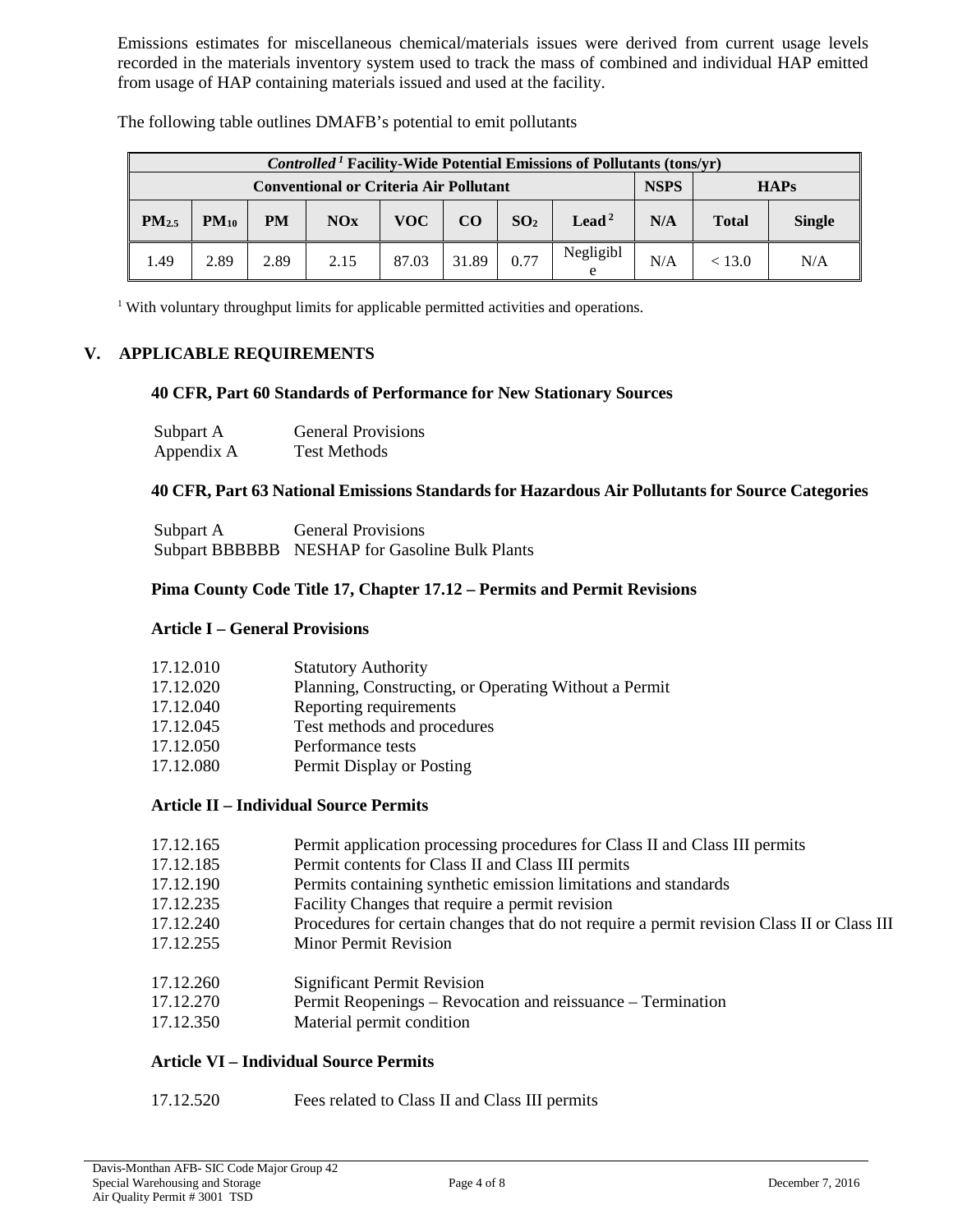# **Pima County Code Title 17, Chapter 17.16 – Emission Limiting Standards**

# **Article I – General Provisions**

| 17.16.010 | Local rules and standards; Applicability of more than one standard |
|-----------|--------------------------------------------------------------------|
| 17.16.020 | Noncompliance with applicable standards                            |
| 17.16.030 | Odor limiting standards                                            |

# **Article II – Visible Emission Standards**

| 17.16.040 | Standards and applicability (includes NESHAP) |
|-----------|-----------------------------------------------|
| 17.16.050 | Visibility limiting standard                  |

## **Article III – Emissions from Existing and New Nonpoint Sources**

| General                                                       |
|---------------------------------------------------------------|
| Fugitive dust emissions standards for motor vehicle operation |
| Vacant lots and open spaces                                   |
| Roads and Streets                                             |
| Particulate materials                                         |
| <b>Storage Piles</b>                                          |
|                                                               |

### **Article IV – New and Existing Stationary Source Performance Standards**

| 17.16.130 | Applicability                                                     |
|-----------|-------------------------------------------------------------------|
| 17.16.230 | Standards of performance for storage vessels of petroleum liquids |
| 17.16.400 | Organic solvents and other organic materials                      |
| 17.16.430 | Standards of performance for unclassified sources                 |
|           |                                                                   |

### **Article V – Emissions from New and Existing Portable Sources**

| 17.16.470 |  | Roadway and site cleaning machinery |
|-----------|--|-------------------------------------|
|-----------|--|-------------------------------------|

### **Pima County Code Title 17, Chapter 17.20 – Emissions Source Testing and Monitoring**

| 17.20.010 | Source sampling, monitoring and testing |
|-----------|-----------------------------------------|
| 17.20.040 | Concealment of emissions                |

### **Pima County Code Title 17, Chapter 17.24 – Emission Source Recordkeeping and Reporting**

| 17.24.020 | Recordkeeping for compliance determination |
|-----------|--------------------------------------------|
| 17.24.050 | Reporting as permit requirement            |

### **VI. REQUIREMENTS SPECIFICALLY IDENTIFIED AS NON-APPLICABLE**

- A. 40 CFR 63.11169, NESHAP Subpart HHHHHH does not apply to the facility.
- B. 40 CFR 63.460 NESHAP Subpart T does not apply.
- C. PCC 17.16.400, Subsection C.5 which imposes per gallon VOC limitations on facilities engaged in the surface coating of miscellaneous parts and products does not apply to the facility since the facility is not a primary manufacturer listed in an industrial category under SIC codes, Major Groups 33 – 39 engaged in the coating of miscellaneous metal parts and does not meet the definition of miscellaneous parts and products in PCC 17.04.340.A.316.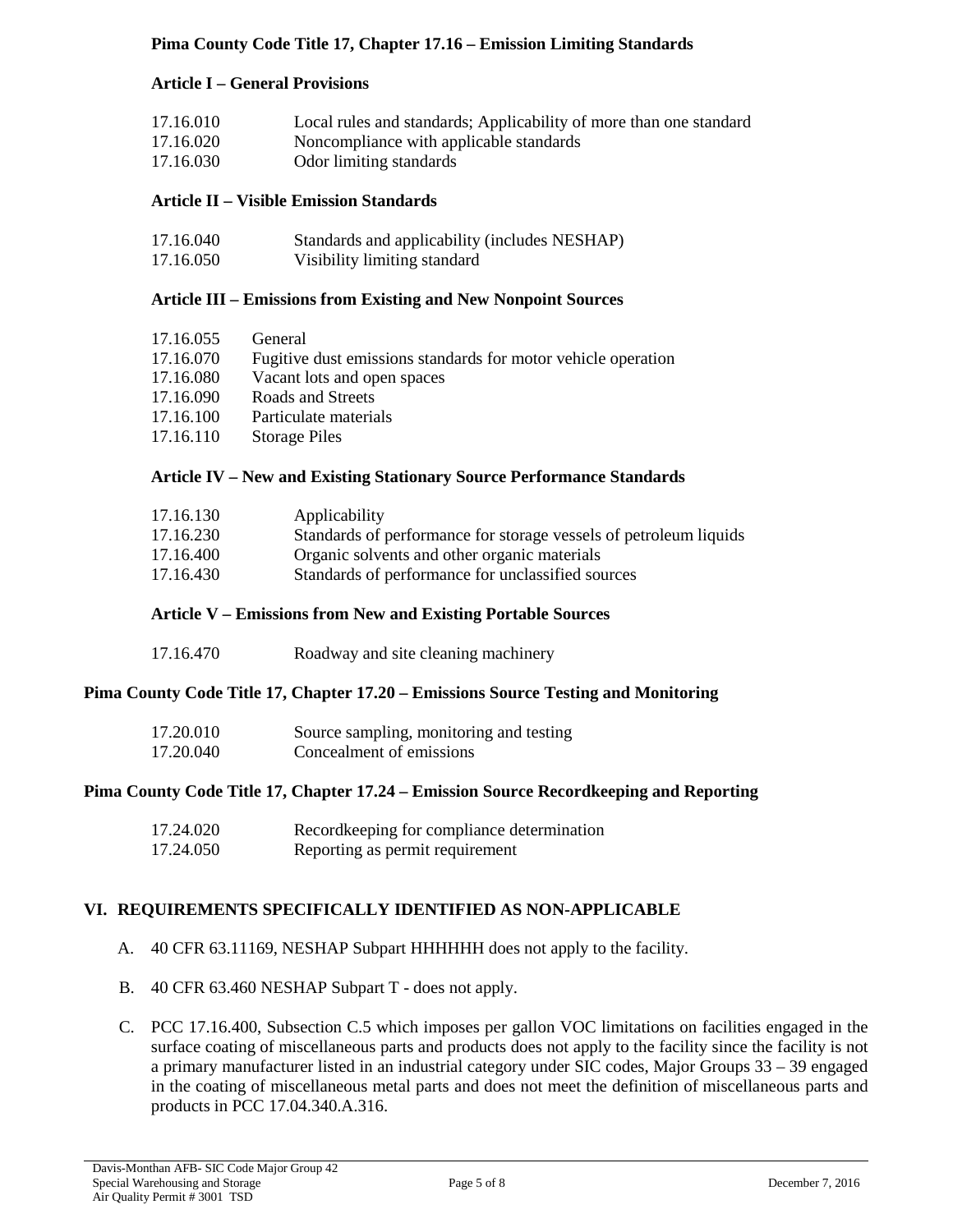## **VII. PERMIT CHANGES and APPLICABILITY DETERMINATIONS**

### **A. Permit and Permit Summary:**

The Specific Conditions have been organized into permit sections specific to the equipment and emission source categories at the facility. Some conditions in the previous permit may no longer apply or not be included. Conditions in the previous permit relating to Woodworking operations have been determined to be insignificant and included in the insignificant activities list. PDEQ has also determined that the standards in PCC 17.16.400.C.5 for facilities engaged in the surface coating of miscellaneous metal parts does not apply to the enclosed surface coating operations at this facility (See XII below). Conditions for monitoring the emissions of HAPs from miscellaneous chemical/materials previously contained in Air Permit # 1701 were incorporated and added to the permit in conditions 20 and 38 of the permit. Standards and Conditions relating to the disposition of portable sources have been added to Section 2 of the permit. Standards including reasonable precautions that apply to sources of fugitive dust or particulate matter to Section 5 of the Permit.

## **B. General Applicability (Section 1):**

This Section of the permit incorporates provisions relating the statutory authority, permit classification, and provides a summary of the permitted facility sources and the organization of the permit sections.

### **C. Permit-Wide Operations (Section 2):**

This Section incorporates permit-wide provisions applicable to all sources at the facility and is used to streamline provisions applicable to the specific sources and operations in other Sections of the permit. The facility-wide provisions include the following: voluntary emission limitations, general control standards, materials handling standards, odor limiting standard, opacity limit, visibility limiting standard, disposition of portable sources, and asbestos requirements for demolition and renovation activities. This Section also includes the facility-wide provisions for monitoring, recordkeeping, reporting requirements, facility changes, and testing requirements.

### **D. Transportation Operations (Section 3):**

This Section contains voluntary emission limits (where applicable) and standards for aircraft engine testing, abrasive blasting operations, enclosed surface coating operations, architectural coatings operations, solvent degreasing units, and miscellaneous chemical materials use.

### **E. Fuel Storage, Loading, and Dispensing Facilities (Section 4):**

This Section incorporates voluntary emission limits for storage tanks, fuel loading, and dispensing facilities including specific state and federal requirements for gasoline dispensing facilities. NESHAP subpart BBBBBB has been identified as applicable to the fuel loading operation FDL 202.

### **F. Emissions from Existing and New Nonpoint Sources (Section 5):**

Section 5 of this permit contains standards including reasonable precautions that apply to sources of fugitive dust or particulate matter which due to a lack of an identifiable emission point or plume are classified as nonpoint sources. These sources include but are not limited to equipment and activities employed during land clearing leveling, grading or trenching; motor vehicle operation on vacant lots and open areas; roads and streets; particulate material handling operations; and dust producing material storage piles.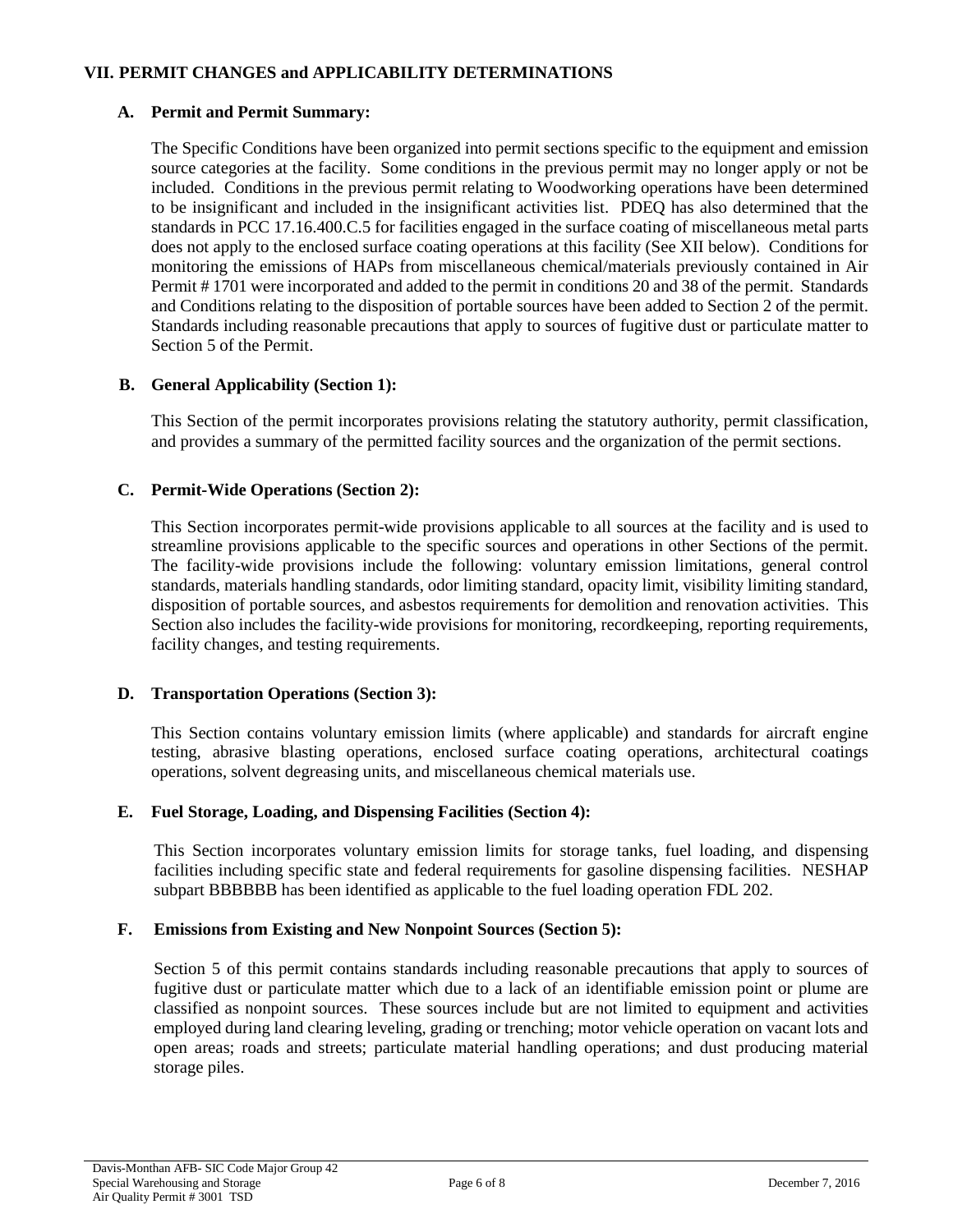### **G. Specific Applicability Provisions (Section 6):**

This Section of the permit includes specific conditions on the applicability of permitted facility sources to the source categories, affected facilities, equipment, emission sources, installations, activities and operations at the facility and applicable operating limitations and requirements.

## **VII. PERIODIC MONITORING**

This is a Class II permit and as such does not include the mandatory submittal of a semiannual summary report of required monitoring or an annual compliance certification to the Control Officer. The permit requires the facility to maintain the required periodic monitoring records and/or reports on site.

## **IX. CONTROL TECHNOLOGY DETERMINATION**

No control technologies needed to be determined; the source is not subject to RACT, BACT or LAER.

### **X. EXCLUSION OF PCC PARTICULATE MATTER DISCHARGE RATE STANDARDS**

The applicable PCC rules for the maximum particulate discharge rates are not normally included for Class II area source permits as explained below.

- For particulate matter sources, the calculated maximum particulate matter discharge rate, as provided in Title 17, yields maximum rates that far exceed the emissions expected from most typical area sources. For example, a 200 ton/hour process source, which is typical for an average construction aggregate, screening operation, would be limited to a maximum particulate matter discharge rate of 40.4 lbs/hour or 177 tons/year. This limit far exceeds estimated emissions from typical sources using EPA AP-42 emission factors and the source is far more likely to exceed opacity and visibility limiting standards well before reaching this limit.
- With regard to fuel burning equipment, PCC 17.16.165.C limits the emissions of particulate matter from commercial and industrial fossil-fuel fired equipment (including but not limited to boilers). This limit is not normally included in permits because allowable emissions are consistently over an entire order of magnitude higher than EPA AP-42 estimated potential emissions. The chart below, illustrates the point.